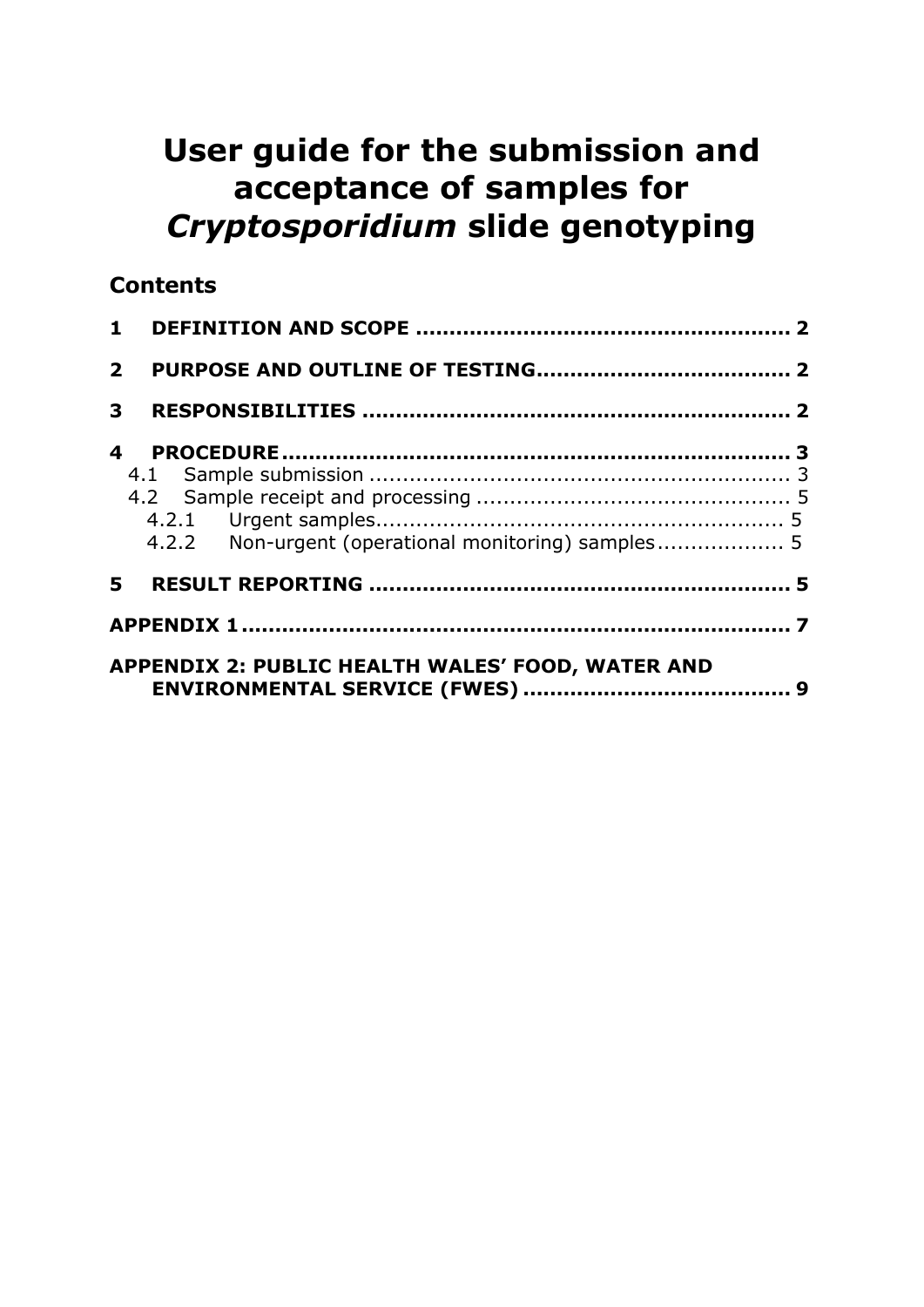# <span id="page-1-0"></span>**1 Definition and Scope**

*Cryptosporidium* genotyping is a specialist test provided by the national Cryptosporidium Reference Unit (CRU) in Swansea. It is not available in most water-testing, clinical diagnostic or public health Food, Water and Environment laboratories. The results can be used as part of risk assessment processes. This document defines the responsibilities of each party (purchaser and CRU) with regard to sample submission, acceptance for testing and reporting. Further information is available in Appendix 1: the submission form, and on our website [https://phw.nhs.wales/services-and](https://phw.nhs.wales/services-and-teams/cryptosporidium-reference-unit-water-and-environmental-services/)[teams/cryptosporidium-reference-unit-water-and-environmental-services/](https://phw.nhs.wales/services-and-teams/cryptosporidium-reference-unit-water-and-environmental-services/) or directly from the Cryptosporidium Reference Unit. Please also see the Public Health Wales' FWES terms and conditions (Appendix 2).

<span id="page-1-1"></span>The purchaser is the laboratory sending the slides for genotyping.

# **2 Purpose and outline of testing**

Water companies find it useful to include *Cryptosporidium* slide genotyping to contribute to risk assessments for their treatment works (including the water source and catchment), operational monitoring, and investigation of events (root cause analysis). Slide genotyping may also be requested by outbreak control teams and the regulator during the investigation of outbreaks.

Any of the above instances involve the exchange of appropriate paperwork between the purchaser and CRU and the safe exchange of samples or goods which can easily be traced if necessary. In order to guarantee that everything reaches its destination and that nothing is lost in transit this procedure must be adhered to by both parties.

The tests used in this procedure are based on polymerase chain reaction (PCR) and there is a positive relationship between the number of *Cryptosporidium* oocysts seen on slides and the success of slide genotyping (typeability). Typeability may also be reduced due to unpredictable factors often present in water samples which may prevent reporting of useful results. Slides from water that have been subjected to UV treatment are not suitable for genotyping. Users should be aware of these limitations when considering whether to send slides.

<span id="page-1-2"></span>This is a destructive test and the slides will not be available after testing.

# **3 Responsibilities**

It is the responsibility of both the customer and the CRU to ensure that work is properly sent and received from either party. At CRU samples are receipted, and booked in to the auditable LIMS.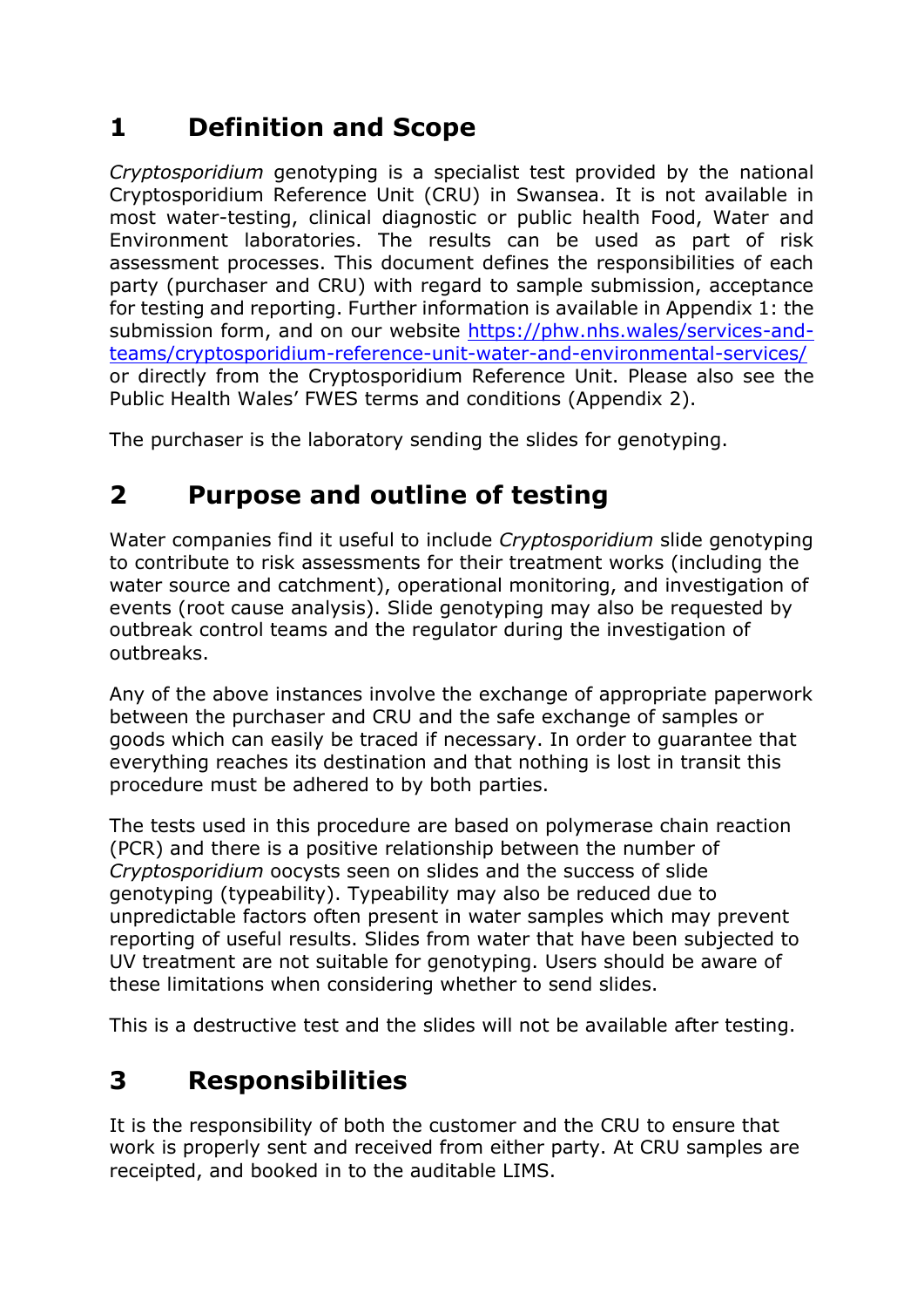## <span id="page-2-0"></span>**4 Procedure**

### <span id="page-2-1"></span>**4.1 Sample submission**

Two services are offered - 1) a monthly service, for operational or event management, or 2) urgent investigation of a public health emergency.

If a water company wishes to send slides for genotyping, irrespective of the number of oocysts on the slide, that are associated with an ongoing event, or potential public health emergency (e.g. boil advice has been issued or is likely to be issued), then the water company should contact the CRU before the slides are sent, to discuss the on-going situation, ensure likely outcomes are made clear, and that the time required to obtain a result is agreed.

Laboratories are also advised to consult with the CRU before submitting slides with < 5 oocysts, as genotyping will not be fruitful for all such slides and should be as part of a structured investigation. For example, one-off detections of single oocysts may not warrant genotyping, whereas genotyping a series of *Cryptosporidium*-positive slides from a source/supply may help inform catchment and risk management decisions. To facilitate this, slides could be kept under refrigerated conditions at the test laboratory, and considered for genotyping if a situation emerges that warrants it. The CRU can provide advice on investigations.

Initial enquiries must be made by telephone: 01792 285341 or email to [swansea.crypto@wales.nhs.uk.](mailto:swansea.crypto@wales.nhs.uk)

All samples submitted to the CRU must be accompanied by a completed Submission Form "Form 3: Genotyping from water testing slides", available from our website (https://phw.nhs.wales/services-andteams/cryptosporidium-reference-unit-water-and-environmentalservices/cryptosporidium-swimming-pool-documents/form-3-slidegenotyping-request-form/)

This form must be e-mailed [\(swansea.crypto@wales.nhs.uk\)](mailto:swansea.crypto@wales.nhs.uk) to the CRU prior to sending samples, and a hard copy included in the package with the samples.

The samples may be sent by either Royal Mail Special Delivery (preferred method), international equivalent, or by courier from the purchaser to the CRU, accompanied by the relevant paperwork.

Fixed microscopy slides are non-infectious and can be sent in suitable packaging, with slides contained within a suitable slide holder.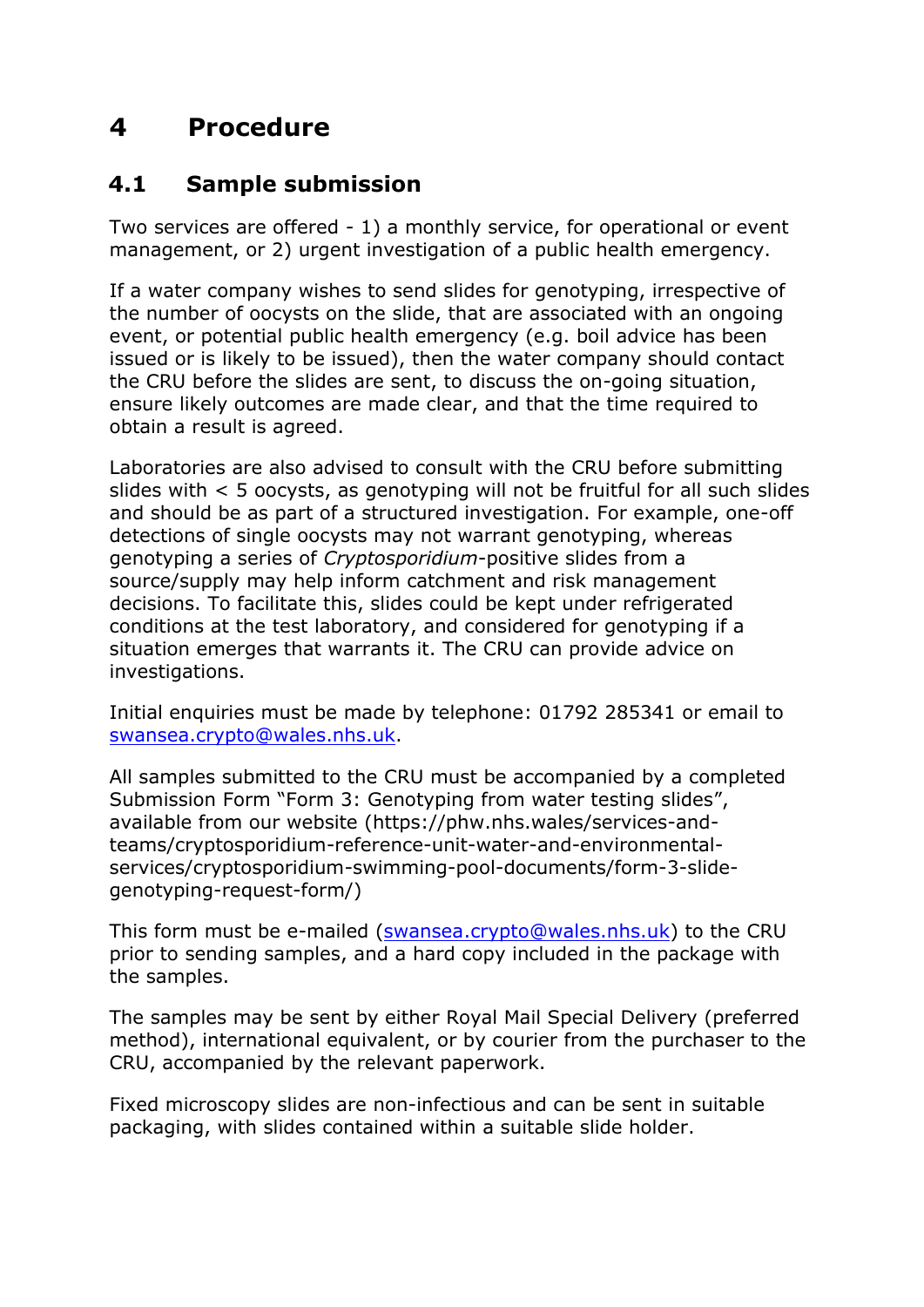Specific guidance for submitting slides and associated paperwork:

In the past, the CRU has received slides from contract laboratories with no information of the source or supply. This has made it difficult to interpret results and provide advice especially if a public health incident should arise. An agreement can be set up between receiving labs and commissioning water undertakers to enable this information to be shared. Note that the CRU accepts its responsibilities on duty of care and client confidentiality. Please ensure on the request form that the *Client Water Company* is named, and the *Sample Source Information* column is completed, including the name of the Water Treatment Works where applicable. Slides submitted without these details may be rejected.

Slides prepared with reagents incorporating chemicals that may interfere with PCR will not be accepted for genotyping. Examples include formalin which may be in mounting media or other buffers. Laboratories are advised to check the composition of reagents with their reagent supplier and state the product code on the sample request form. Slides prepared with such reagents will be rejected if sent for genotyping, as may those for which this information is not provided.

Slides prepared from samples that have been exposed to ultraviolet (UV) irradiation, for example as part of the water treatment process, are not suitable for genotyping will not usually be accepted. UV treatment damages the DNA resulting in the inhibition of PCR amplification.

Laboratories are advised to use single-well slides for microscopy to avoid the risk of cross-contamination. Multi-well slides used for anything other than split samples will be rejected if sent for genotyping.

The requirement for sending a process negative slide has been removed as the process of slide genotyping is adequately controlled by the inclusion of negative control material during processing and testing.

Samples from the same incident/outbreak/investigation may be sent in the same package but samples from different investigations must be separated within the package and with separate paperwork.

If requested, the CRU will acknowledge receipt of each package by completing and email back a receipt *pro-forma* if provided by the sender, on the day of arrival.

Unfixed material e.g. IMS pellets, are potentially infectious and must sent as "Diagnostic specimens" and packaged under current IATA 650 transport regulations with the UN3373 warning notice. Submission of this type of sample must be discussed with the CRU ahead of sending.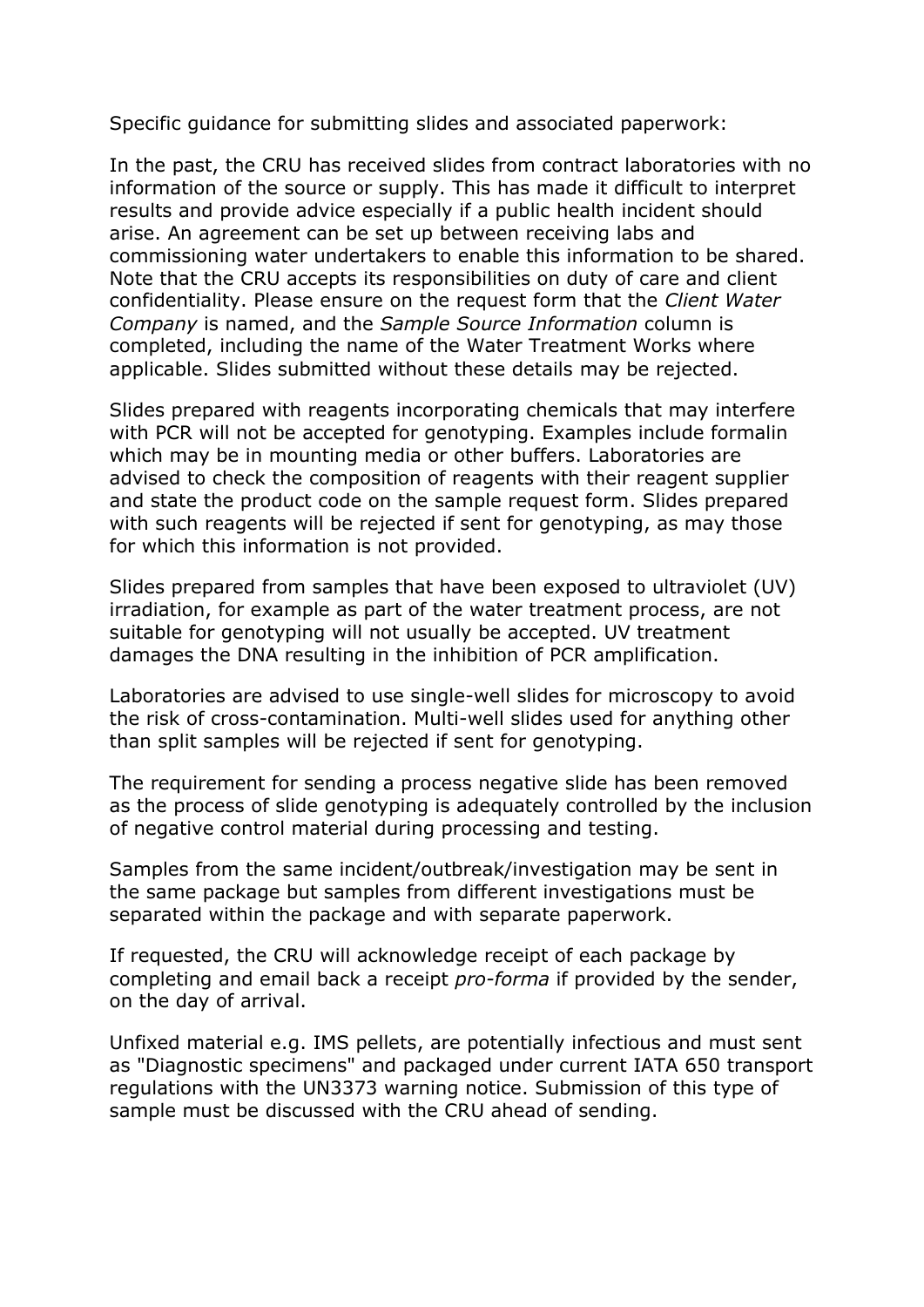### <span id="page-4-0"></span>**4.2 Sample receipt and processing**

### <span id="page-4-1"></span>4.2.1 Urgent samples

Samples received before 12 noon will be processed that day; samples received after this time cannot be guaranteed to be processed on the same day. The normal turnaround time is up to 4 working days, but may be extended to 5 working days if the samples are received after 12 noon.

Please note that under normal circumstances, the CRU does not offer testing at weekends and samples may not be accepted into the laboratory outside normal office hours. Separate arrangements for such circumstances need to be made in advance.

### <span id="page-4-2"></span>4.2.2 Non-urgent (operational monitoring) samples

This test is offered monthly, at the beginning of each month; slides received by the end of the previous month will be included.

*The testing process is time-consuming and limited by maximum batch sizes for test samples. Sample processing may be affected by current workload, re-enforcing the need for discussion with the CRU prior to sending samples for testing.*

## <span id="page-4-3"></span>**5 Result Reporting**

The full contact details (name, address, phone number) of the single named individual who is responsible for purchasing CRU services must be provided on the submission form.

Results are issued to the submitting laboratory by email to a generic email address which should be provided on the submission form.

Results may also be copied by post or email to the appropriate Health Protection Team in the case of an outbreak or incident involving public health investigations.

Urgent results will be telephoned.

Security Data Protection and Confidentiality:

For the purposes of data protection the Purchaser and CRU should be considered joint holders of the information and hold joint responsibility for ensuring its security in all systems.

The CRU will adhere to the procedures and guidelines implemented to ensure the physical security of all data held within the organisation.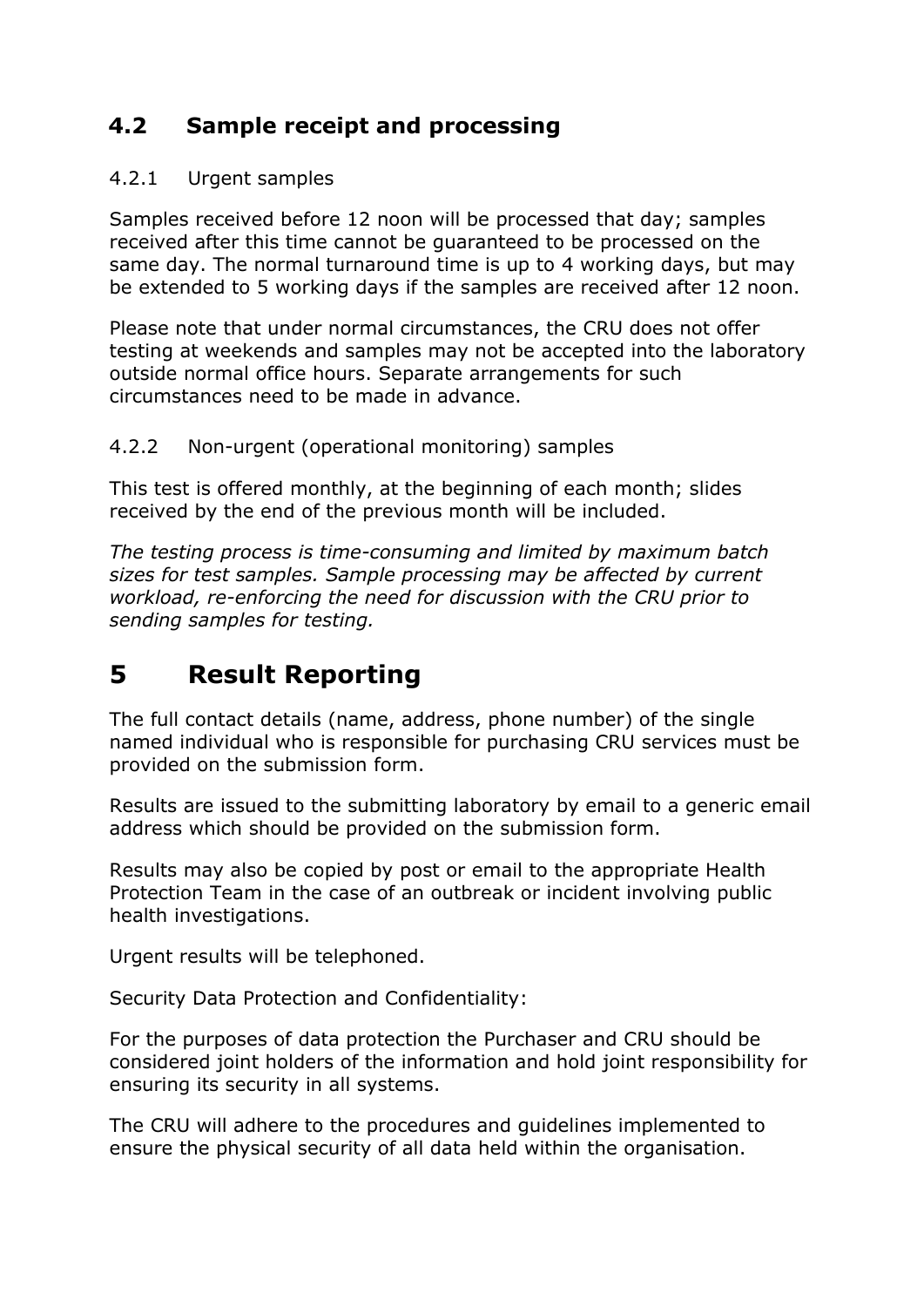The Purchaser may at any time request access to the CRU (Public Health Wales) policy documents on data protection and information governance.

All data and information belonging to the Purchaser and in the possession or control of the CRU will be held under secure conditions and treated as confidential. With the exception of named officers the CRU will not disclose data to any third party without prior consent of the Purchaser. The CRU will ensure that the guidelines contained in its policy statements entitled "Guidance on disclosure of Personal Data" and "Document Storage and Retention" will be adhered to at all times.

Public Health Wales reserves the right to disclose information obtained in the course of delivering this agreement to proper authorities specifically in the interest of Public Health Wales' public health functions and such information may also be utilised anonymously for epidemiological purposes.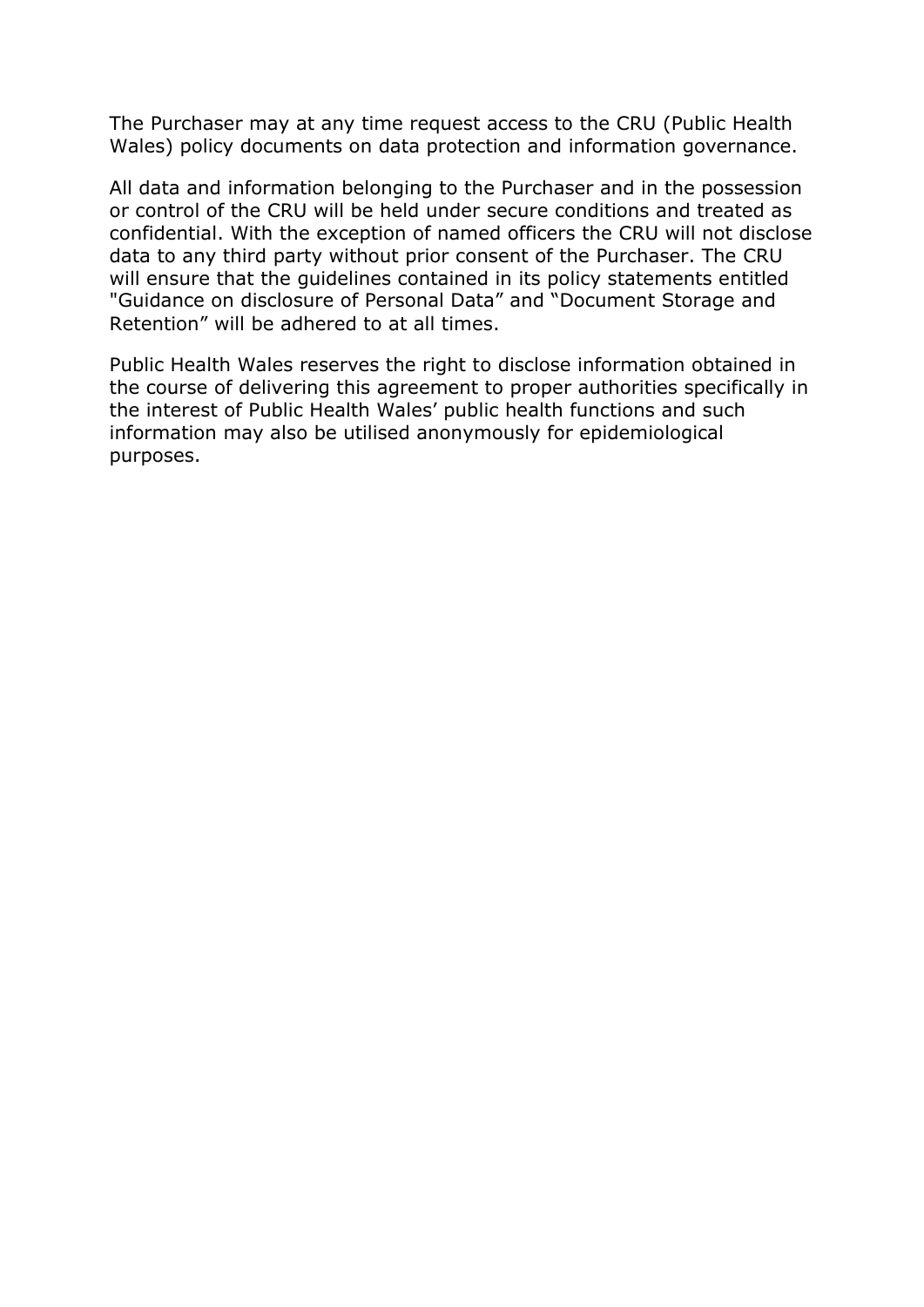# **Appendix 1**

<span id="page-6-0"></span>

| <b>Iechyd Cyhoeddus</b><br>Cymru<br><b>Public Health</b><br>Wales                                                                                                                              | Cryptosporidium Reference Unit<br>Public Health Wales Microbiology<br>Singleton Hospital, Swansea SA2 8QA<br>Tel: 01792 285341 |  |  |  |  |  |  |  |  |  |  |
|------------------------------------------------------------------------------------------------------------------------------------------------------------------------------------------------|--------------------------------------------------------------------------------------------------------------------------------|--|--|--|--|--|--|--|--|--|--|
| Submission Form 3 $\sqrt{7}$ Cryptosporidium genotyping from water testing slides<br>for use with "User guide for the submission and acceptance of Cryptosporidium slide                       |                                                                                                                                |  |  |  |  |  |  |  |  |  |  |
| genotyping" (CRUGUID 100)                                                                                                                                                                      |                                                                                                                                |  |  |  |  |  |  |  |  |  |  |
| Please complete both pages, email in advance to Swansea. Crypto@wales.nhs.uk<br>& enclose with slides                                                                                          |                                                                                                                                |  |  |  |  |  |  |  |  |  |  |
|                                                                                                                                                                                                |                                                                                                                                |  |  |  |  |  |  |  |  |  |  |
|                                                                                                                                                                                                |                                                                                                                                |  |  |  |  |  |  |  |  |  |  |
|                                                                                                                                                                                                |                                                                                                                                |  |  |  |  |  |  |  |  |  |  |
|                                                                                                                                                                                                |                                                                                                                                |  |  |  |  |  |  |  |  |  |  |
| Generic email address for receipt of results:___________________________________                                                                                                               |                                                                                                                                |  |  |  |  |  |  |  |  |  |  |
| Section A: Investigation details and service required                                                                                                                                          |                                                                                                                                |  |  |  |  |  |  |  |  |  |  |
|                                                                                                                                                                                                |                                                                                                                                |  |  |  |  |  |  |  |  |  |  |
| Client Water Company: 1997 - 1997 - 1998 - 1998 - 1999 - 1999 - 1999 - 1999 - 1999 - 1999 - 1999 - 1999 - 199                                                                                  |                                                                                                                                |  |  |  |  |  |  |  |  |  |  |
| The Cryptosporidium slide genotyping service required (please tick one):                                                                                                                       |                                                                                                                                |  |  |  |  |  |  |  |  |  |  |
| $\Box$ The monthly service, for operational or event management                                                                                                                                |                                                                                                                                |  |  |  |  |  |  |  |  |  |  |
| $\Box$ Urgent investigation of a public health emergency (results may be copied to public health<br>authorities). If ticked, please provide investigating Local Authority or Health Protection |                                                                                                                                |  |  |  |  |  |  |  |  |  |  |
|                                                                                                                                                                                                |                                                                                                                                |  |  |  |  |  |  |  |  |  |  |
| Section B: Your reagent details (it is important that you supply the product code; samples<br>may be rejected if not compatible with slide genotyping)                                         |                                                                                                                                |  |  |  |  |  |  |  |  |  |  |
|                                                                                                                                                                                                |                                                                                                                                |  |  |  |  |  |  |  |  |  |  |
|                                                                                                                                                                                                |                                                                                                                                |  |  |  |  |  |  |  |  |  |  |
| <b>Section C: Sample submission details</b>                                                                                                                                                    |                                                                                                                                |  |  |  |  |  |  |  |  |  |  |
|                                                                                                                                                                                                |                                                                                                                                |  |  |  |  |  |  |  |  |  |  |
|                                                                                                                                                                                                |                                                                                                                                |  |  |  |  |  |  |  |  |  |  |
|                                                                                                                                                                                                |                                                                                                                                |  |  |  |  |  |  |  |  |  |  |
| <b>CRU use only</b>                                                                                                                                                                            |                                                                                                                                |  |  |  |  |  |  |  |  |  |  |
|                                                                                                                                                                                                |                                                                                                                                |  |  |  |  |  |  |  |  |  |  |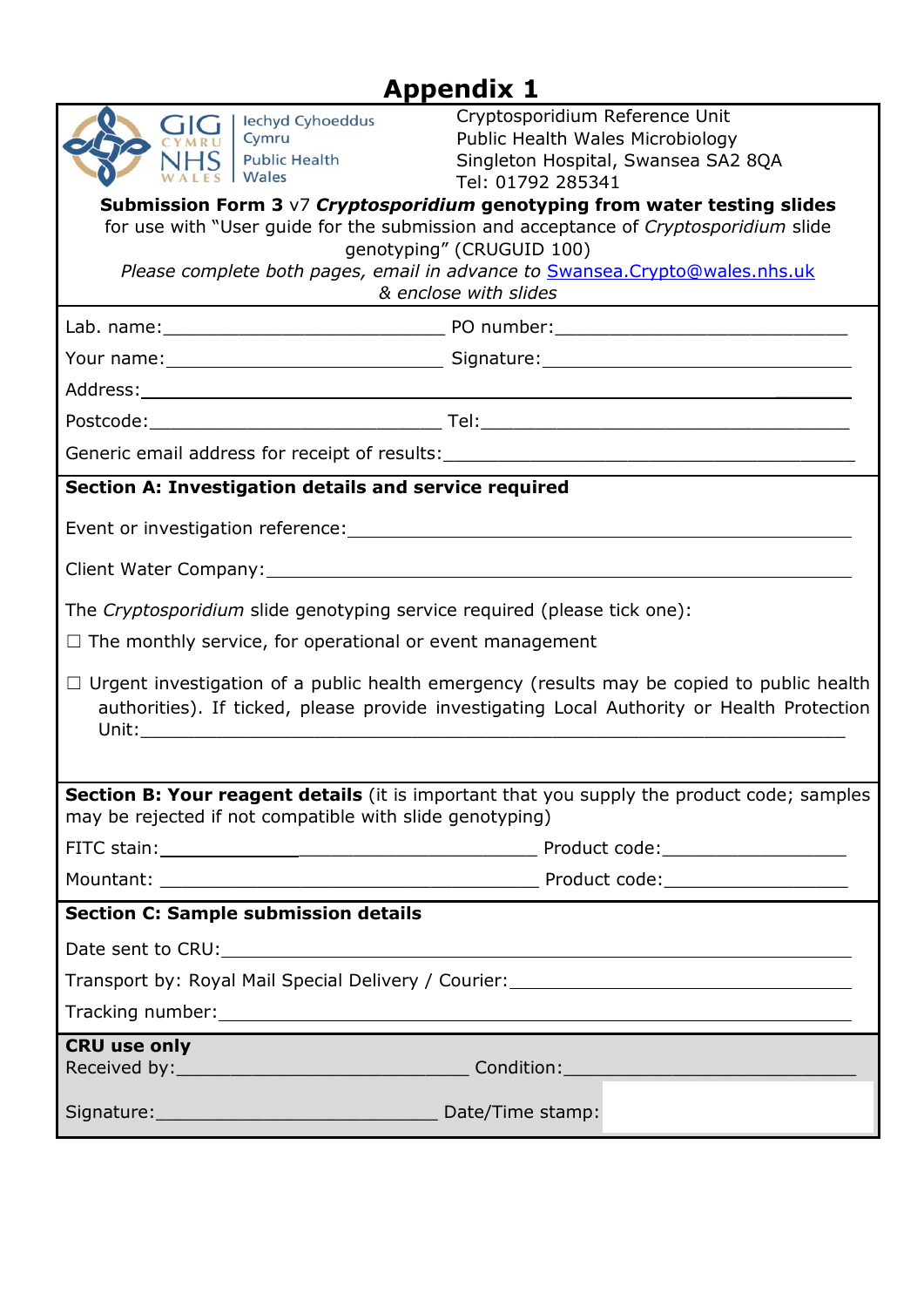#### **Submission Form 3** v7 *Cryptosporidium* **slide genotyping Event or investigation reference: \_\_\_\_\_\_\_\_\_\_\_\_\_\_\_\_\_\_\_**

**Section D: Sample details** – All fields must be completed

| Your<br>reference<br>number | <b>Sample</b><br>date | <b>Sample source information</b><br>Samples may be rejected if not<br>provided<br>e.g. Raw water from River Tawe.<br>Final water Ace Water Treatment | <b>Sample</b><br>type<br>filter/grab | Original<br>sample<br>volume L | <b>Number of</b><br>Cryptosporidium<br>oocysts (4-6 µm)<br>seen on slide | Oocysts<br>/10 L | <b>Comments</b><br>(including other organisms or<br>OLBs) | <b>CRU</b> reference<br>number |
|-----------------------------|-----------------------|------------------------------------------------------------------------------------------------------------------------------------------------------|--------------------------------------|--------------------------------|--------------------------------------------------------------------------|------------------|-----------------------------------------------------------|--------------------------------|
|                             |                       |                                                                                                                                                      |                                      |                                |                                                                          |                  |                                                           |                                |
|                             |                       |                                                                                                                                                      |                                      |                                |                                                                          |                  |                                                           |                                |
|                             |                       |                                                                                                                                                      |                                      |                                |                                                                          |                  |                                                           |                                |
|                             |                       |                                                                                                                                                      |                                      |                                |                                                                          |                  |                                                           |                                |
|                             |                       |                                                                                                                                                      |                                      |                                |                                                                          |                  |                                                           |                                |
|                             |                       |                                                                                                                                                      |                                      |                                |                                                                          |                  |                                                           |                                |
|                             |                       |                                                                                                                                                      |                                      |                                |                                                                          |                  |                                                           |                                |
|                             |                       |                                                                                                                                                      |                                      |                                |                                                                          |                  |                                                           |                                |
|                             |                       |                                                                                                                                                      |                                      |                                |                                                                          |                  |                                                           |                                |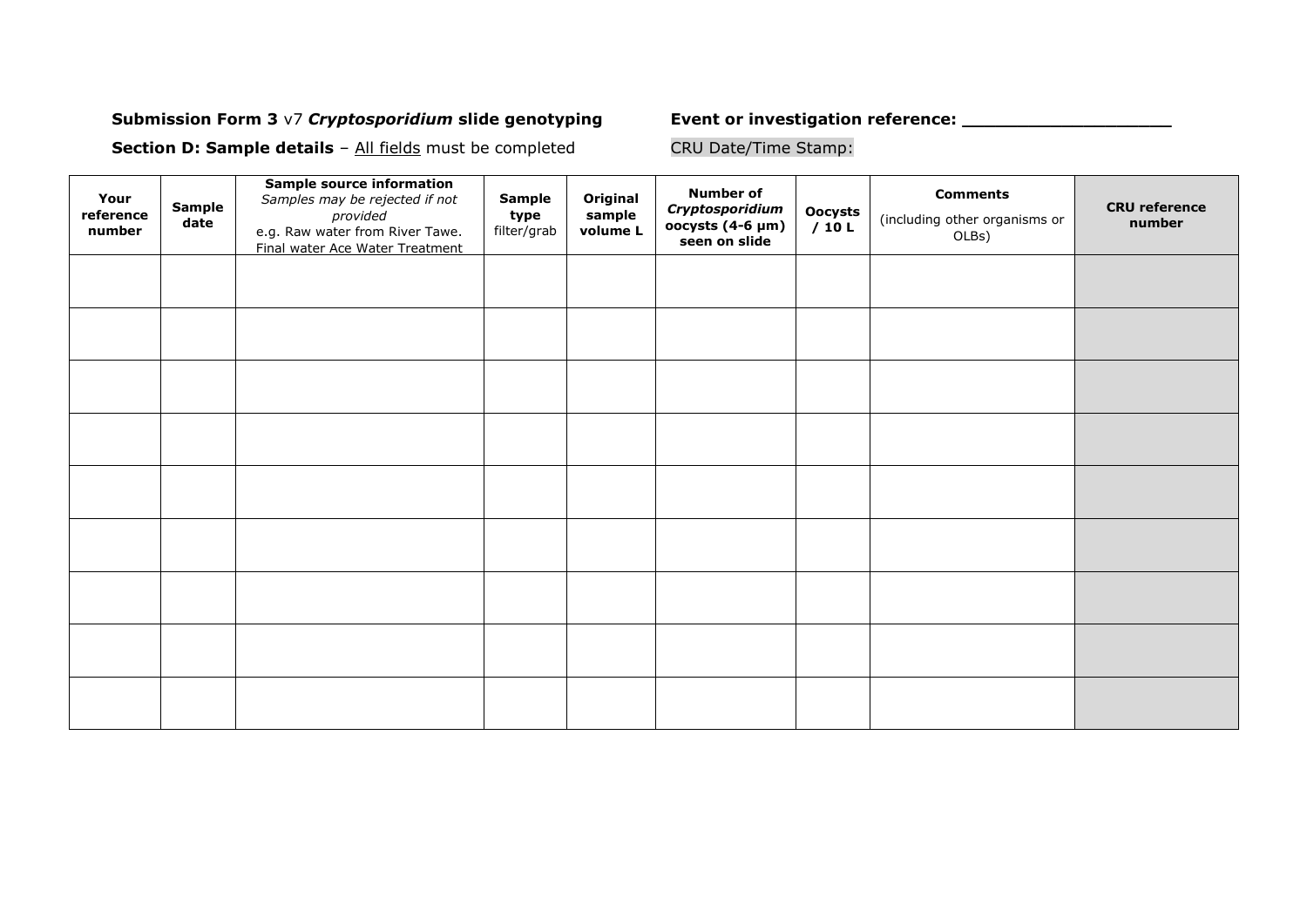### <span id="page-8-0"></span>**Appendix 2: Public Health Wales' Food, Water and Environmental Service (FWES) TERMS AND CONDITIONS OF BUSINESS**

#### 1. APPLICATION

1.1 These Terms and Conditions will apply and be incorporated into every agreement for the provision of services by Public Health Wales FWES (the Supplier") to any customer ("the Customer"). They shall apply over any other terms or conditions, (whether or not in conflict or inconsistent with these Terms and Conditions), contained or referred to in any documentation submitted by the Customer or in correspondence or elsewhere or implied by trade custom, practice or course of dealing unless specifically excluded or varied in writing by an authorised representative of Public Health Wales and any purported provisions to the contrary are hereby excluded or extinguished.

1.2 A request by the Customer for performance of testing services shall (without prejudice to Condition 2 or any other manner in which acceptance of these Terms and Conditions may be evidenced) be deemed to constitute unqualified acceptance of these Terms and Conditions.

1.3 If, subsequent to any agreement which is subject to these Terms and Conditions, an agreement for the provision of services is made with the same Customer without reference to any terms and conditions of sale and/or supply, such agreement howsoever made shall be deemed to be subject to these Terms and Conditions.

#### 2. QUOTATIONS AND ACCEPTANCE

2.1 A quotation by Public Health Wales does not constitute an offer and Public Health Wales reserves the right to withdraw or revise a quotation at any time prior to the Public Health Wales' acceptance of the Customer's order or request for services.

2.2 Public Health Wales' acceptance of the Customer's order (including telephone orders) shall be effective only where such acceptance is in writing and signed by an authorised representative of Public Health Wales and sent to the Customer by Public Health Wales. For the purposes of ad hoc sample testing, the request form may constitute the Customer's order and a Public Health Wales' signature of receipt considered as acceptance of that order.

2.3 Public Health Wales reserves the right to perform its obligations under these Terms and Conditions regarding the provision of services at any of its laboratories notwithstanding any representations made to the Customer that such work would be carried out at a specified laboratory.

#### 3. PRICES

The prices payable for services shall be those set out in Public Health Wales' contract and/or order acknowledgement and shall be exclusive of VAT and any other tax or duties payable by the Customer. Public Health Wales shall have the right, upon thirty days' written notice to the Customer, to withdraw any discount from its normal prices and to revise prices to take account of inflation and/or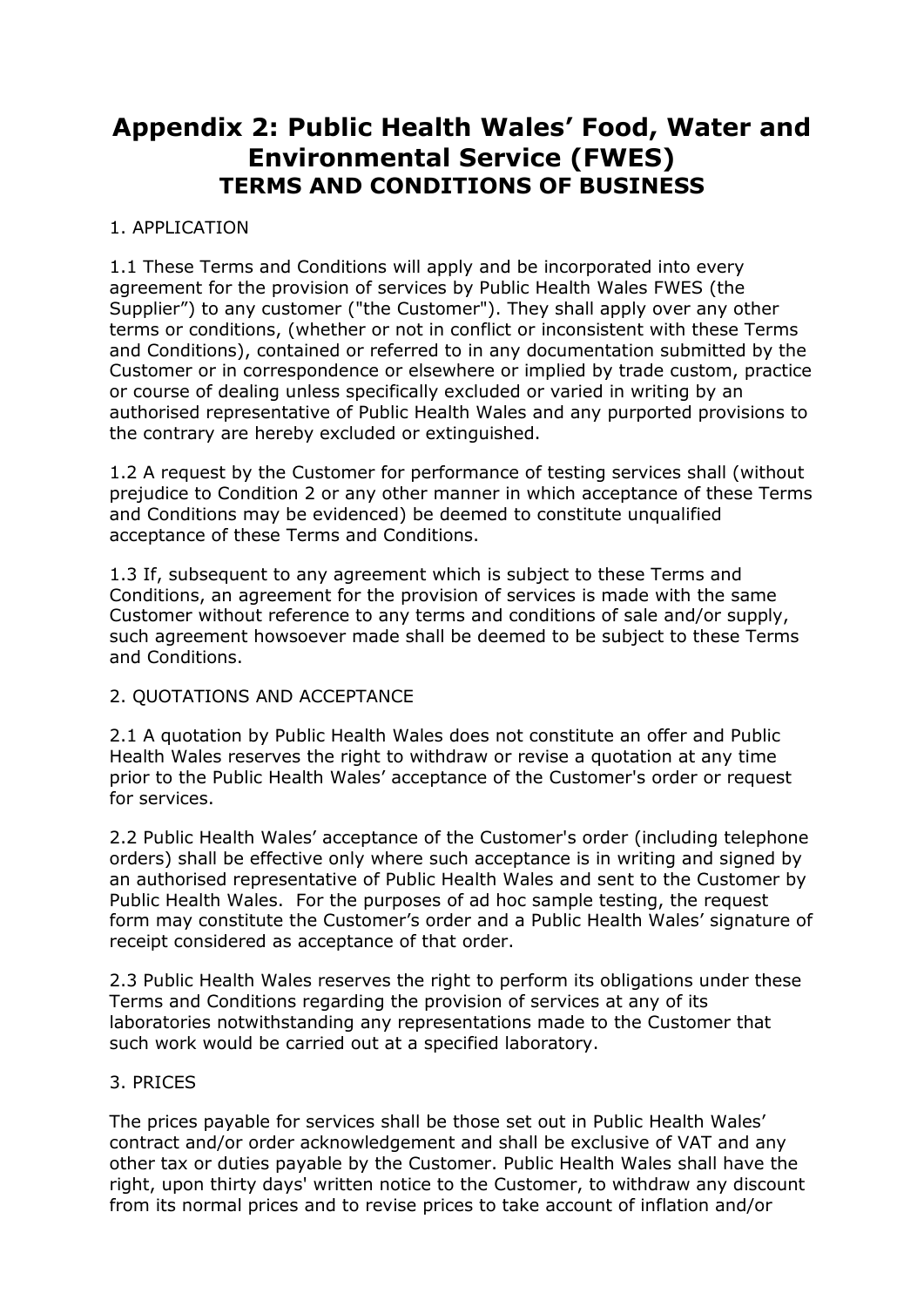increases in costs including (without limitation) costs of any materials, carriage, labour or overheads, the increase or imposition of any tax, duty or other levy and any variation in exchange rates.

#### 4. TERMS OF PAYMENT

Payment of invoices must (unless otherwise specified by Public Health Wales) be made in full within 30 days. Unpaid amounts may be subject to interest and any other charges incurred by the Public Health Wales as a consequence of pursuing payment. Public Health Wales reserves the right to suspend the provision of services to the Customer where any amounts are overdue under any contract with the Customer until all such amounts have been paid. For ad hoc test requests, payment may be made with the order/request to work. Cheques should be made payable to 'Public Health Wales NHS Trust'.

#### 5. DELIVERY OF SERVICES

5.1 Turnaround times quoted or otherwise published elsewhere for the performance of the services mentioned in any quotation are approximate only and not of any contractual effect. Public Health Wales shall not be liable to the Customer in respect of any failure to deliver or perform on any particular date or dates, and the Customer shall have no right to terminate any contract to which these Terms and Conditions apply through such failure or failures.

5.2 The Customer shall be solely responsible for delivery of samples to the Public Health Wales premises unless otherwise stipulated by or agreed with Public Health Wales. Public Health Wales may arrange for collection of samples on behalf of the Customer; this will be subject to an additional charge which will be quoted and agreed with the Customer as part of the order for testing.

5.3 Any samples or other property of the Customer in or under Public Health Wales' possession or control and all property supplied to the Public Health Wales on behalf of the Customer remains the property of the Customer.

#### 6. WARRANTY

6.1 Public Health Wales warrants that all services will be supplied in accredited laboratories in accordance with appropriate professional, technical and quality standards. Tests will be performed using recognised national standard methods where available. If Public Health Wales receives written notice from the Customer of any breach of this warranty within 30 days of receipt of the services by the Customer, then Public Health Wales shall, at its option, re-perform the services in questions and/or refund the cost of such services to the Customer.

6.2 Public Health Wales shall not be obliged to rectify any problem caused by fair wear and tear, abnormal or unsuitable conditions of storage or use or any act, neglect or default of the Customer or of any third party.

6.3 Public Health Wales reserves the right not to test samples or conduct analysis on any materials which it deems to be unsuitable for such work. Any failure or refusal to test such samples or materials shall not constitute a breach of these Terms and Conditions. Public Health Wales shall refund any price received in connection with the relevant proposed test or analysis subject to Public Health Wales ' costs in connection with the relevant proposed test, analysis or materials.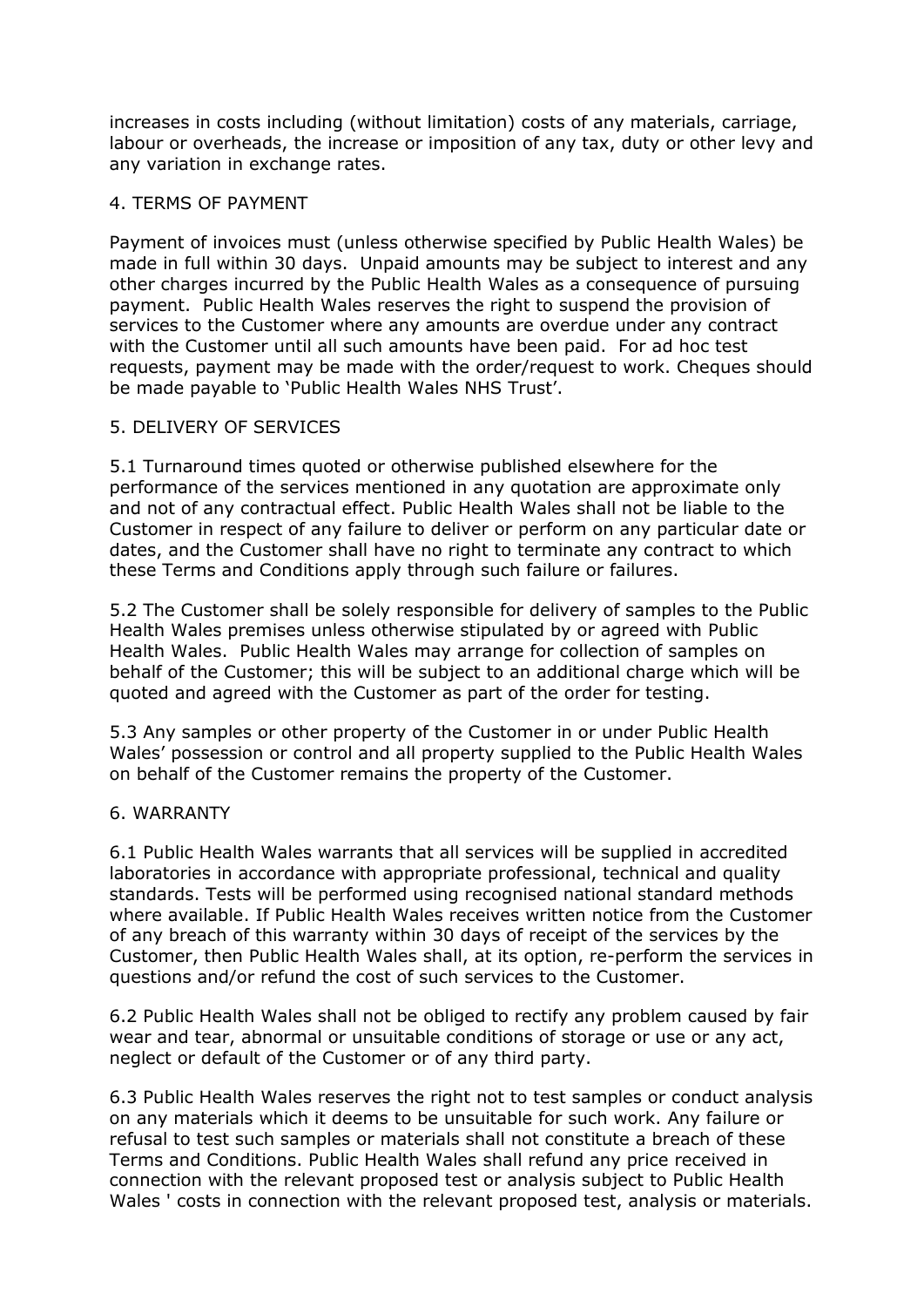#### 7. LIABILITY

7.1 Nothing in these Terms and Conditions shall operate to exclude or restrict Public Health Wales' liability for fraud, or any other types of liability which cannot by law be excluded or restricted.

7.2 Public Health Wales' aggregate liability to the Customer whether for negligence, breach of contract, misrepresentation or otherwise shall in no circumstance exceed the price paid by the Customer for the services supplied to it by Public Health Wales under these Terms and Conditions.

7.3 Public Health Wales shall not be liable to the Customer, whether for negligence, breach of contract, misrepresentation or otherwise, for (a) loss or damage incurred by the Customer as a result of third party claims; (b) loss of profit, goodwill, reputation, business receipts, contracts, business opportunity or anticipated saving suffered by the Customer; or (c) indirect or consequential loss or damage suffered by the Customer.

7.4 Except as set out in these Terms and Conditions, all conditions, warranties and representations, expressed or implied by (i) statute, (ii) common law or (iii) otherwise, in relation to the services supplied by Public Health Wales are excluded.

#### 8. CONFIDENTIALITY

8.1 Subject to Clauses 8.2 and 8.3, Public Health Wales agrees to treat as confidential any information in respect of or arising from the provision of to the Customer under a contract to which these Terms and Conditions apply. This obligation shall not apply where the information so arising is, at the date of the agreement covered by these Terms and Conditions, publicly known, or subsequently becomes publicly known, other than by Public Health Wales' breach of these Terms and Conditions or can be shown by Public Health Wales to have been known by it before disclosure by the Customer to Public Health Wales or is required by law to be disclosed.

8.2 Public Health Wales is required to pass on to the appropriate authority any information it deems necessary to safeguard Public Health. Public Health Wales reserves the right to disclose such information obtained in the course of this Agreement. Wherever possible the Customer will be advised of this disclosure. Public Health Wales may use information generated in the course of this agreement for epidemiological purposes usually in anonymised and aggregated form.

8.3 Public Health Wales may disclose any information it is required to disclose by order of a court or other public body that has jurisdiction over it, including, but not limited to, the Information Commissioner and the Information Tribunal. Public Health Wales may also disclose any information which it reasonably believes it is required to disclose under the Freedom of Information Act 2000 or under the Environmental Information Regulations 2004.

8.4 Any report or analysis produced by Public Health Wales arising from work carried out by Public Health Wales shall be presented to the Customer solely for the purpose for which it was commissioned. All intellectual property rights, including, without limitation, copyright, in any such report or analysis, and all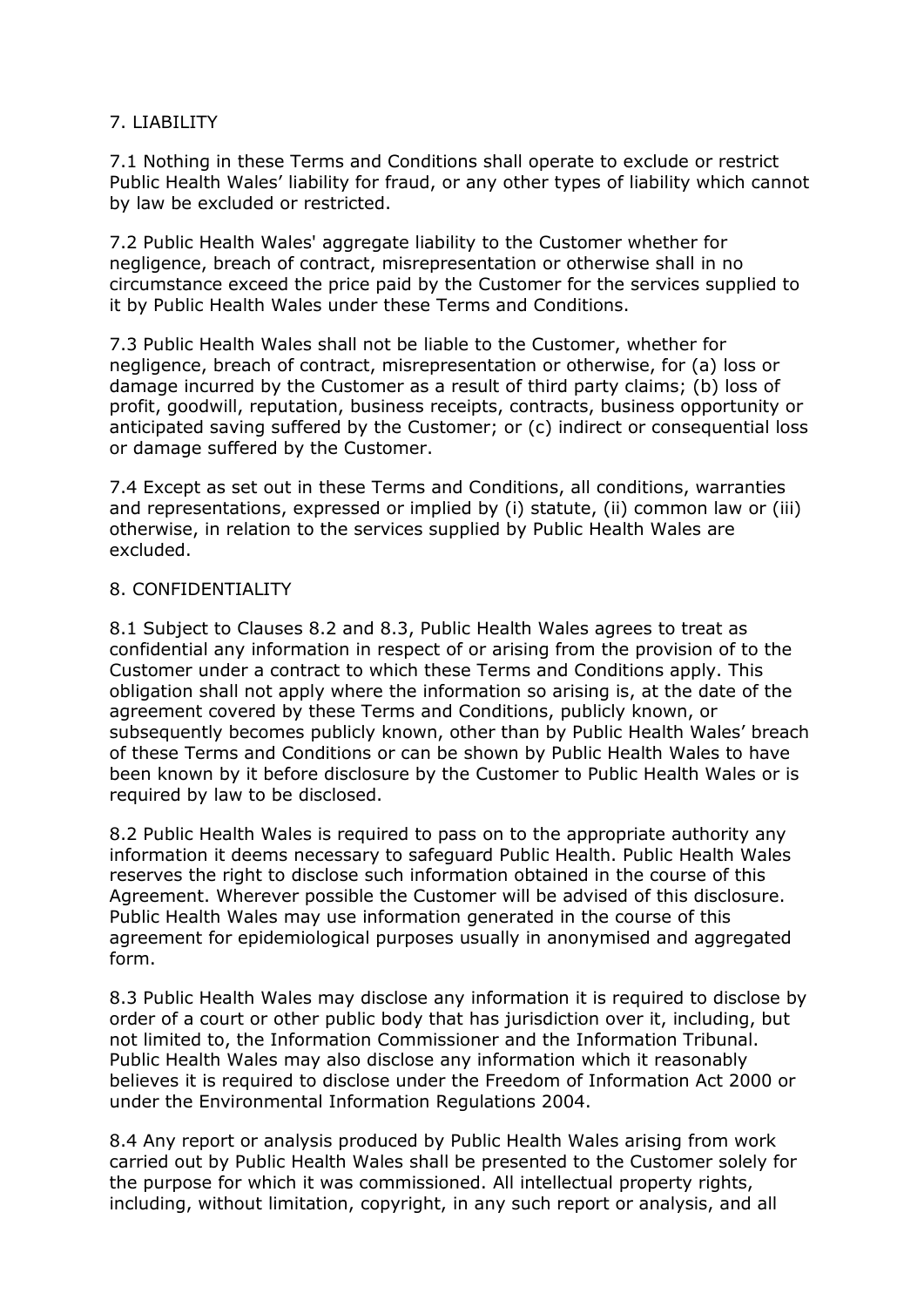such rights in the name and marks of or used by Public Health Wales, vest in Public Health Wales, and such report, analysis, marks and names shall not be used by the Customer for any purpose including, without limitation, advertising, customer information, publicity, litigation or negotiation with any third party unless expressly agreed with Public Health Wales prior to the production of such report or analysis.

8.5 The Customer shall treat as confidential all other information which it receives from Public Health Wales which shall include, without limitation, information regarding Public Health Wales' products, operations, processes, plans or intentions, product information, know-how, design rights, trade secrets, market opportunities, business affairs and methods, testing procedures, and laboratories.

#### 9. DATA PROTECTION

In performing their respective obligations under any contract to which these Terms and Conditions apply, each party shall comply with the Data Protection Act 1998 and any other applicable data protection or privacy legislation in any relevant jurisdictions.

#### 10. FORCE MAJEURE

Public Health Wales shall not be liable to the Customer for any loss or damage which may be suffered by the Customer as a direct or indirect result of the supply of services by Public Health Wales being prevented, hindered, delayed, cancelled or rendered uneconomic by reason of circumstances or events beyond Public Health Wales' reasonable control ("force majeure circumstances") which include, without limitation, strike, lock-out, labour dispute, act of God, war, riot, civil commotion, malicious damage, compliance with a law or governmental order, rule, regulation or direction, accident, breakdown of plant or machinery, fire, flood and/or storm. In force majeure circumstances Public Health Wales may in its sole discretion terminate any contract to which these Terms and Conditions apply, and which is so affected by such force majeure circumstances, with immediate effect by written notice to the Customer or postpone performance of service until such force majeure circumstances no longer exist.

#### 11. TERMINATION

Public Health Wales may, without prejudice to any of its other rights, stop or suspend services to the Customer and/or terminate any contract to which these Terms and Conditions apply with immediate effect by written notice to the Customer if (a) the Customer is in breach of an obligation under such a contract; or (b) the Customer passes a resolution for its winding up or a court of competent jurisdiction makes an order for the Customer's winding up or dissolution, or an administration order is made in relation to the Customer, or a receiver over an asset of the Customer is appointed, or an encumbrancer takes possession of or sells an asset of the Customer, or the Customer makes an arrangement or composition with creditors generally or makes an application to a court of competent jurisdiction for protection from its creditors generally, or anything analogous to any of the foregoing events occurs under the laws of any applicable jurisdiction.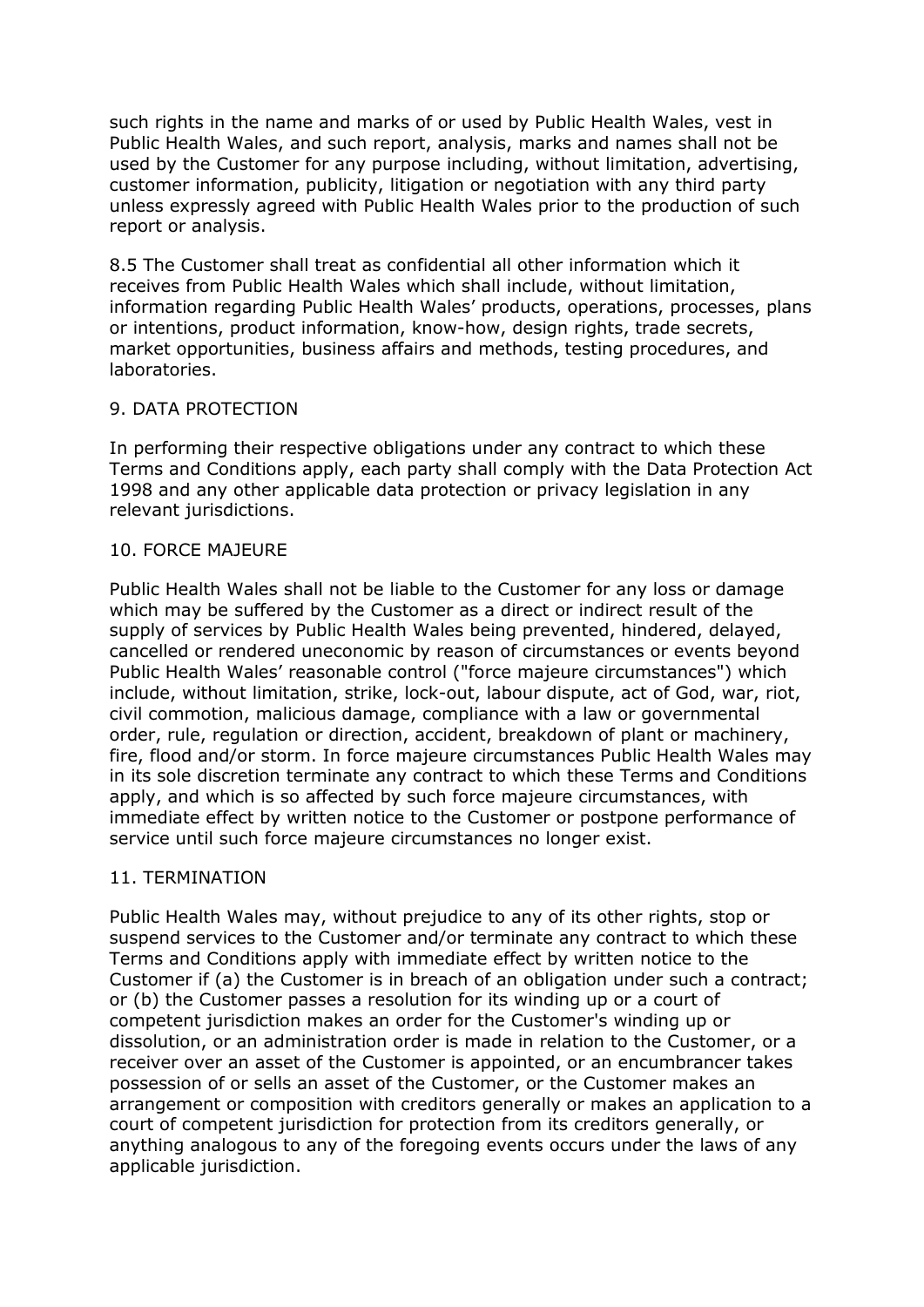11.2 Upon termination of any contracts pursuant to Clause 10.1 or 11.1, any indebtedness of the Customer to Public Health Wales shall become immediately due and payable and Public Health Wales shall be relieved of any further obligation to perform any services to the Customer pursuant to such contracts.

11.3 The Customer may, with 14 days' written notice, terminate any contract with Public Health Wales within 14 days of receiving notice of any increase in price as described in Clause 3 above and which is relevant to the contract in question.

11.4 Each party's further rights and obligations cease immediately on termination of the contract subject to these Terms and Conditions, but termination does not affect a party's accrued rights and obligations at the date of termination.

#### 12. WAIVER

Failure by Public Health Wales to exercise or delay by Public Health Wales in exercising any right or remedy provided by any contract to which these Terms and Conditions apply or by law shall not constitute a waiver of that right or remedy or any other rights or remedies and no single or partial exercise of any right or remedy shall prevent any further exercise of that right or remedy or the exercise of any other right or remedy.

#### 13. GOVERNING LAW

Any contract to which these Terms and Conditions apply shall be governed by, and construed in accordance with, laws.

#### 14. DISPUTE RESOLUTION

14.1 If there is any dispute between the parties arising from or in connection with any contract subject to these Terms and Conditions, either Public Health Wales or the Customer may serve on the other a written Notice of Dispute specifying the dispute and requesting that the parties use their best endeavours to resolve it. If a Notice of Dispute is served by one party, the other may within 14 days serve its own Notice of Dispute. The Parties shall use their best endeavours to seek during the 30 days following service of the first Notice of Dispute to resolve through negotiation in good faith the dispute(s) specified in the Notice(s) of Dispute.

14.2 If the dispute is not resolved in accordance with Clause 14.1 above within 30 days of service of the first Notice of Dispute, the dispute may be referred to the Centre for Effective Dispute Resolution in London ("CEDR") for mediation in accordance with CEDR's procedures for the time being so far as not inconsistent with this paragraph. If the parties are not able to agree on any aspect of the procedures for the mediation, including, without limitation, the identity of the mediator, it shall be decided by CEDR or, if CEDR so determines, by the mediator.

14.3 If a dispute is not resolved by the processes referred to in Clauses 14.1 and 14.2 above, within 120 days of service of the first Notice of Dispute, the parties hereby submit to the exclusive jurisdiction of the UK Courts in relation to any dispute arising from or in connection with any contract subject to these Terms and Conditions.